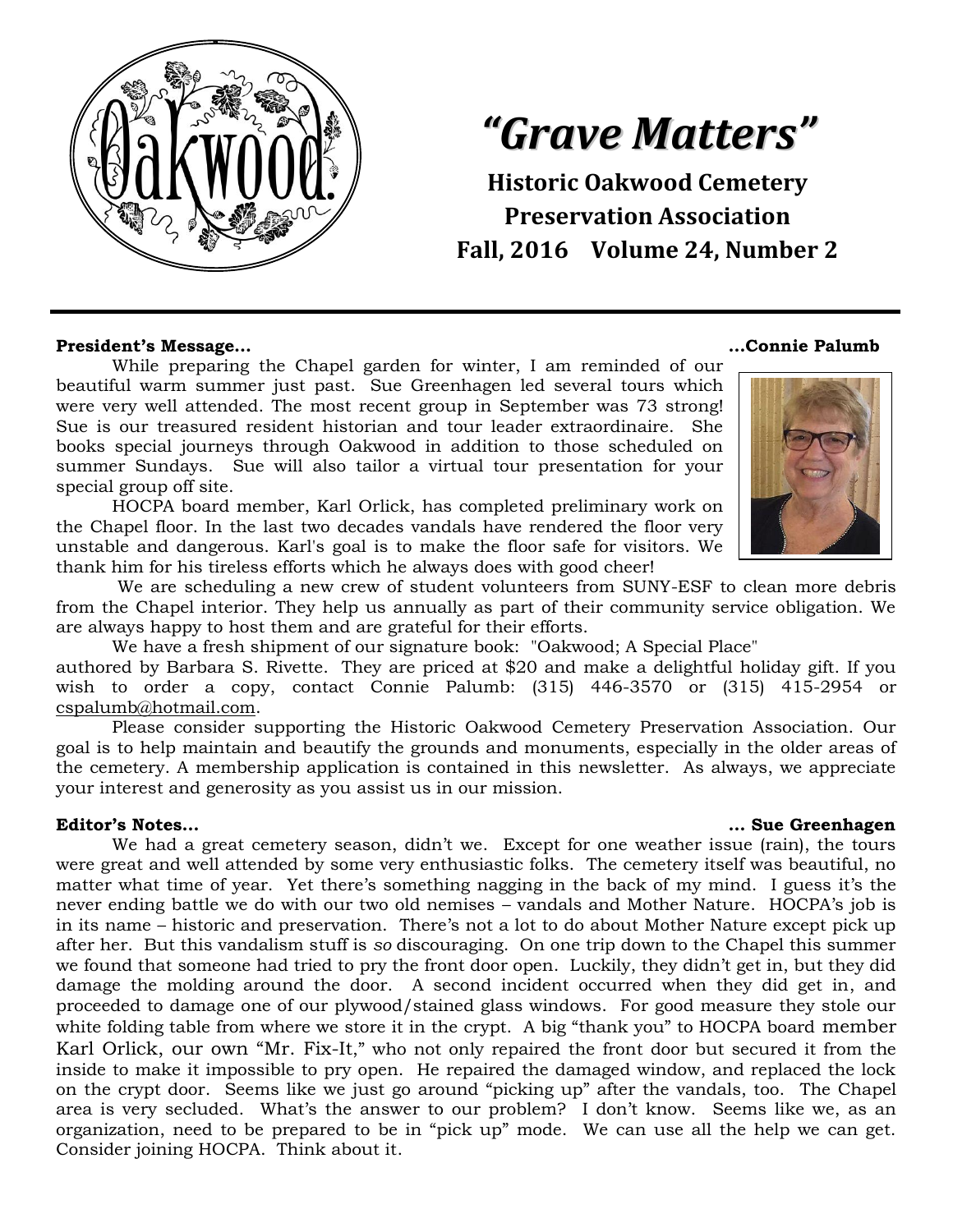### **Voices from Oakwood… Leverett A. Fox (1839 – 1918)**

One day in the spring of 1918, 85 year-old Leverett Fox walked into the office of his long-time friend, Maurice A. Graves. He sat down and began to tell Graves of some of his adventures as a young man. As they talked, Graves realized that what he was hearing was an amazing story, so he stopped Fox and called for a stenographer. Thus the story Leverett Fox had to tell has been preserved for posterity. It was first published by *The Post-Standard* in the May 12, 1918 issue. It was later republished in the same newspaper on February 15 and 16, 2004. The original headline was "SYRACUSE MAN SAILOR ON A SLAVE SHIP." The later version ran as "Life on a Slave Ship." What follows is Leverett's own story.



At age 13, Leverett Fox began his career as a sailor, shipping out of his

hometown of Buffalo and sailing the Great Lakes. By 1852, he found himself in Rio de Janeiro, Brazil, where he saw a Spanish brig out in the bay.

> "What brig is that?" I said to a middle-aged Spaniard standing near by. "That is the *Libertad*," he replied with a smile…"Young man, I am captain of that brig and I'm only waiting to secure a suitable crew to sail for the west coast of Africa." By that I knew of course, that the brig was a slaver.

> I consented [to join the crew], for I had always wanted to learn just how the slave trade was managed.

After a 22-day voyage across the Atlantic Ocean, the *Libertad* anchored off the coast of Africa near the mouth of the Congo River. The captain went ashore to meet the slave traders. Leverett watched as a crew of six prepared to retrieve the agreed upon "cargo."

…the long boat was lowered and rigged. One hundred and fifty pairs of handcuffs and as many fathoms of small chain and rope were stowed away in the boat…The captain set sail with six picked men, all well armed. [They] went up the river about ten minutes to a slave trading station.

A day later the captain's boat returned from picking up the cargo.

Leaning over the ship's rail, I heard the thud, thud, of paddles and oars, as if a drum was beating time to the moaning chant of men, women and children.

The slaves were led aboard the brig and taken below deck.

…the men and boys were put into the fore part of the ship, the women and girls in the after 'tween decks. The cooks now served out to them a good meal of such fruits and food as they were accustomed to…After all hands had been refreshed with a good meal the anchor was weighed.

As the *Libertad* sailed west, Leverett had opportunities to speak to the captain, and he recounted one such conversation in which the captain rationalized his work.

"But just consider; we have brought more souls into the folds of Christianity in this one night than a whole mission would in a year."

As the journey progressed, the *Libertad* had an encounter with an English cruiser.

Closer and closer came the cruiser, her ensign flying. Now puff after puff of blue smoke belched from her bow…Finally a shot struck us on our port quarter, but fell into the water without doing any damage.

The captain then instructed his engineer:

"Rafael, don't you think you could put a shot through his foremast head? The handsomest slave on the ship is yours, if you do. Rafael, after taking steady aim, fired our stern chaser, loaded with double charge…The shot struck its mark…We cheered…Then we tauntingly signaled the cruiser "good bye" and dropped her out of sight in a short time.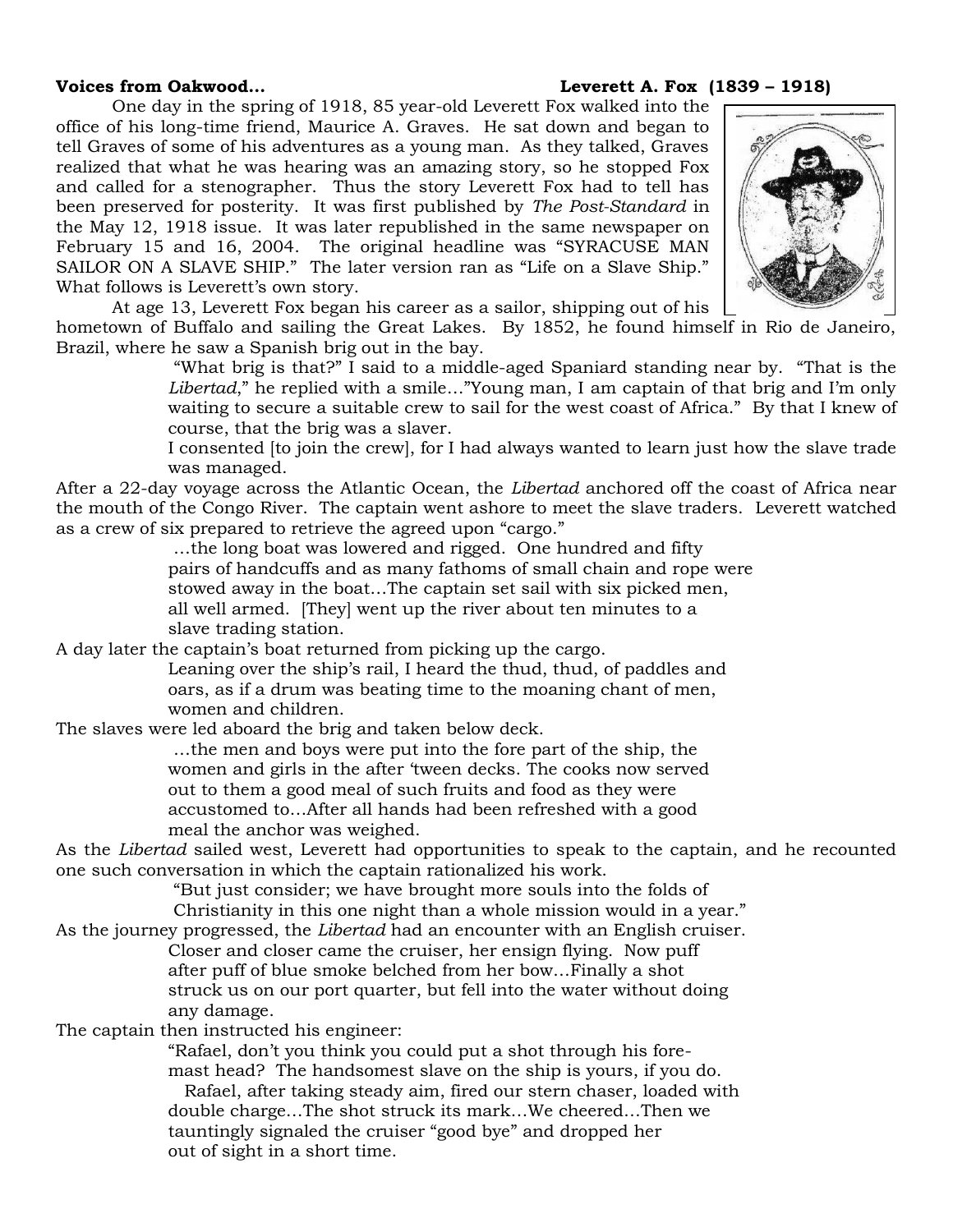After thirty days at sea, the *Libertad* arrived back at Rio de Janeiro.

…the slaves were landed, dressed in fine muslin and calico…

and then tied to a long rope and in single file marched through

the streets to the auction market.

Leverett collected his pay and parted ways with the *Libertad* and its captain. We can only imagine the reaction of Maurice Graves as he listened to this tale unfold. Leverett's voice was silenced forever on 3 December 1918. He was buried in Plot 138 of Section 6 of Oakwood Cemetery.

### **Tour Wrap-up…**

Our 2016 tour schedule had its ups and one down. That down was when we were faced with an absolute downpour for Dennis Connors' tour on August 21. However, twelve hearty souls showed up and we retreated to the interior of the L.C. Smith mausoleum by the Comstock Avenue gate. Umbrellas were the order of the day.

One of our most successful tours *ever* was on September 25 when Sue Greenhagen took 73 folks on the "Well, I'll Be" tour. That's right, 73 people came out on a beautiful late summer afternoon to hear the stories of some interesting people buried in Section B, including John Marsellus (Marsellus Caskets), Gustav Stickley (furniture), Stephen K. Bresee (the Chevy dealer) and Charles F. Brannock. Who's Charles Brannock, you ask? Well he invented the Brannock device. That's the metal gadget that measures the size of your foot in a shoe store. All our visits were fascinating. Perhaps the most poignant visit was to the Split Rock Memorial. We were fortunate to have two very knowledgable gentlemen, Rich Miller and John Hrynyk, speak to the group.

Next year's list of tours isn't finalized yet. So far we have our May nature walk, a tour of Section 48, and another try at Dennis Connors' Smith family tour. Stay tuned.

## **10 Signs You Are a Cemetery Geek. 10 Signs You Are a Cemetery Geek (from** *www.buzzfeed.com***, 23 September 2014)**



The headless statute of Ella Rosa Burt (1853 – 1872) Section 25, Lot 1

- **1.** You rubberneck as you drive past that little cemetery and find yourself making the quickest U-turn you can. Your passengers groan. *Here we go again!* People hate going on road trips with you.
- **2.** Your idea of going out is to a graveyard! Free time is valuable! What better way to spend it than wandering a cemetery, taking photos?!
- **3.** You feel at home in a cemetery. Others squirm or shiver at the idea of visiting cemeteries, but you feel the peace and see the history and beauty.
- **4.** Finding something weird in a cemetery is like winning the lottery! You find headless statues interesting. The strange things left behind are an endless source of fascination to you. Creepy cemetery stuff is COOL to you. Others
	- think it is just creepy and you are too.
	- **5.** You have a Google Map of cemeteries. You search all the cemeteries trying to find one that you can drive to and back in one day. You will drive 5 hours for 2 hours of photo shooting, then back home.

(No one wants to go with you… see #1).

- **6.** Snakes? What? You laugh at danger. Actually… you forget to pay attention to basic safety rules as you get so distracted by the amazing cemetery you MUST see in the worst area of the city or that knee-high weed-covered old cemetery filled with snakes and other critters! (But you lived through it - didn't you?!)
- **7.** Jokes about liking the dead better than the living are funny. You know you've said it. C'mon.
- **8.** Your social life consists of online cemetery groups. You have a Facebook page, a web page, a blog, a podcast, an Instagram feed, Flickr account, and of course Twitter…. all about cemeteries.
- **9.** Rain or shine, snow or sleet, we deliver. Weather will not stop you from getting your shots of that cemetery you have finally made it to. You will walk a mile in the rain. You will freeze in winter winds just a little bit longer… a little bit longer…. a little bit longer…
- **10.** Halloween is your favorite time of the year!! Halloween is the time when people pay attention to cemeteries the most. You get excited because they are seeing more of YOUR FAVORITE places. Halloween brings them to the party. :)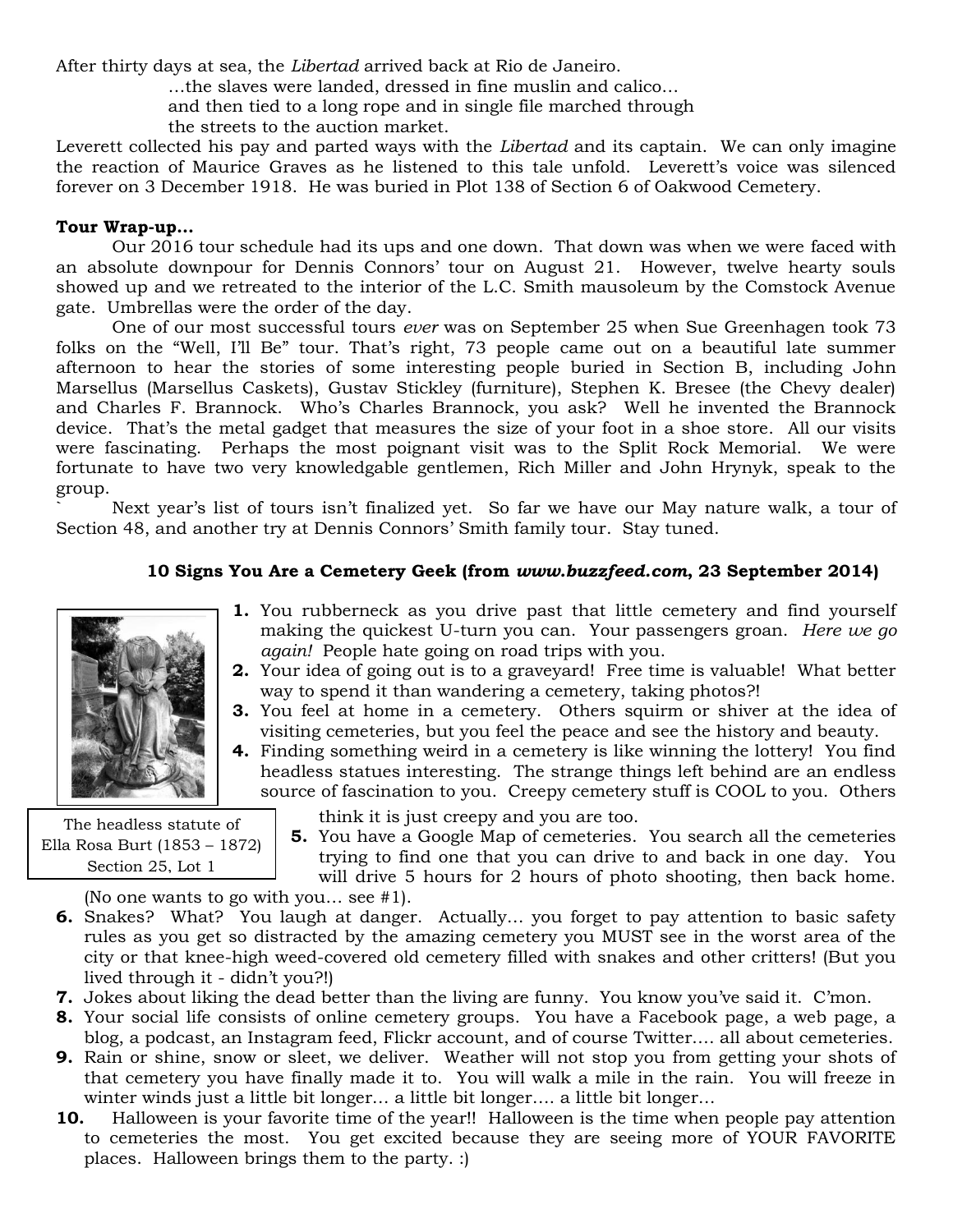### **HOCPA Donors as of October, 2016**

*We are most grateful to all our donors for their continued interest and support.*

John & Katherine Auwaeter, Ronald & Roxanne Balduzzi, Elisabeth Barker, J. Thomas & Silvia Bassett, Augusta Baum, Susan Boland, Richard Bowman, Mary Buckley, Michael Burns, Mr. & Mrs. Joseph Caldwell III, Michael & Diane Casale, Stephen & Ann Chase, Sharon Coulter, Darothy DeAngelo, Linda DeStefano, Eloise Diamond, Florence Douque, Rita Ann Downing, Susan Estabrook, Patricia Fergerson, Kathryn Gemmill, Margaret-Rose Gioia, Ernest & Lynne Giraud, Betty Glass, Elizabeth Glass, Sue Greenhagen, Jeanne Greenhalgh, Gary Greenough, Sam Gruber, Amy Hamilton, Ruth Hancock, Wendy Happek, Mary Louise Hartenstein, Christian Huddleston, Mary Iversen, Clyde & Susan Jones, Anne Kemper, Anne King, Russell King, Carolyn Lawless, Gelene Lewis, William Little, Thomas Long, Eugene & Christine Lozner, Coy Ludwig, Gerald Mager, June Mann, John & Candace Marsellus, Jean McCormick, Andrea McCormick, Diane Medvitz, Merle Melvin, John & Penny Mercer, Eileen Miller, Thayer Miller, John & Shirley Mills, Francis & Alice Morigi, Jean Murray, Keith & Mary Murray, Letty Murray, Patricia Musengo, Jon Nelson, Linda Nolle, Timothy & JoDean Orcutt, Karl Orlick, Andrea Oshea, Connie Palumb, Frederick & Virginia Parker, Haden Patten, Dorothy Pease, Carol Porter, Lisle Rath, David & Linda Rezak, William Rezak, Karen Richards, Barbara Rivette, Nicholas Rizzo, David Robinson, George & Doris Rodormer, Bruce & Susan Ross, William Saar, Rick & Gracia Sears, Helen Seymour, Arlene Simms, Dominic Smith, James & Barbara Snell, Robert & Helen Stanton, James Stathes, Gregory Stauf, Janice Stearns, Jamieson Steele, Paul & Olga Suholet, Syracuse Home Foundation, Peter & Martha Thompson, Neil & Suzanne Thornton, Cynthia Tracy, Susan Vanmaarseveen, Viau Construction, Paul & Clara Votra, Maritia Walper, Michael & Marcia Walsh, James & Marcia Wooster, Joanne Zinsmeister-Yarwood.

| <b>HOCPA MEMBERSHIP FORM</b> |                                                                                         |
|------------------------------|-----------------------------------------------------------------------------------------|
| New Member _______ Renewal   |                                                                                         |
|                              | Senior/Student \$5 __ Individual \$15 __ Family \$25 __ Patron \$100 __ Corporate \$200 |
|                              |                                                                                         |
|                              |                                                                                         |
|                              |                                                                                         |
|                              | Phone Email Email                                                                       |

Historic Oakwood Cemetery Preservation Association is a 501(c)3 not-for-profit organization.

Donations are deductible to the fullest extent of the law.

Please make checks payable to **HOCPA**, and mail to: **HOCPA, PO BOX 15065, Syracuse NY 13215**